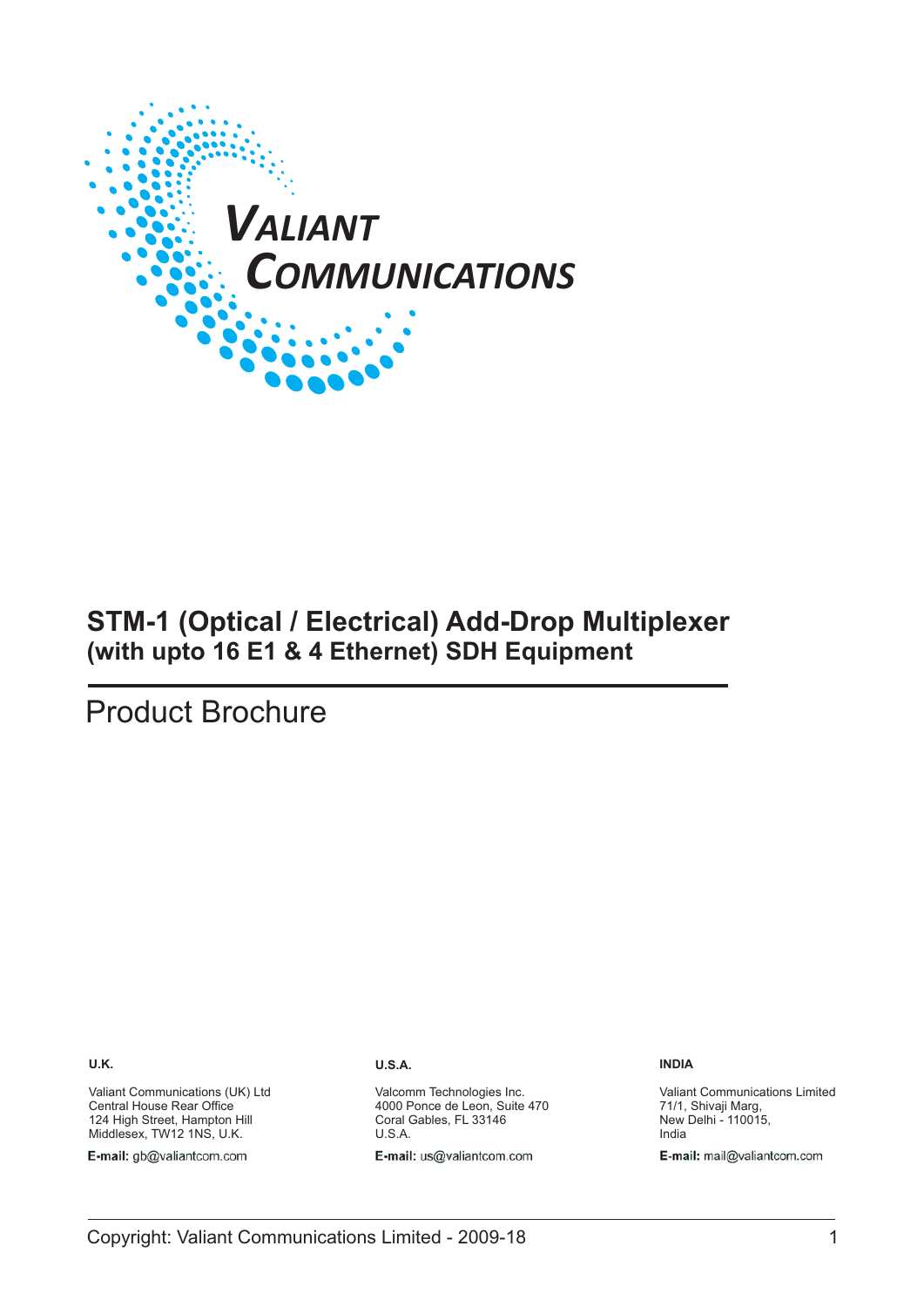# **Product Overview**

STM-1 (Optical / Electrical), E1 and Ethernet Multi-Service SDH Transmission Unit is a modular platform unit with two 155.52Mbps optical / electrical interfaces , which may be used in a point-to-point, chain or ring application to provide an ultra-compact, cost effective and flexible multi-service platform.



**STM-1 (Optical/Electrical) Add-Drop Multiplexer**

(4 VCG, 4 Ports 4 Channels) and Gigabit Ethernet interface card options along with Engineering Order Wire is available. The user removable / replaceable STM-1 Optical / Electrical interface option makes it Interface card options include the 8xE1 interface card (120 Ohms [RJ-45] and 75 Ohms [BNC]), 4x100BaseT Ethernet interface card (1 VCG, 4 Ports 1 Channel), 4x100BaseT Ethernet interface card easy to meet various and changing user requirements. Valiant's STM-1, E1 and Ethernet over SDH Transmission Equipment provides full capability to cross-connect at VC-12 level between all tributaries.

The equipment can be used as Terminal Multiplexer (TM) or an Add-Drop-Multiplexer (ADM) to build a point-to-point, ring and chain (add-drop) transmission network.

# **Features**

 $\rightarrow$ 

- -1U heigh, - 19 Inch standard rack-mountable Stand-alone chassis
- -Service interfaces
	- ▸ 2 x STM-1 optical interfaces, MSA compliant SFP (pluggable) optical module (LC connector) based design, which supports onsite optical port replacement
	- $\lambda$ 2 x STM-1 electrical interfaces, SFP electrical module (Mini BNC connector) Optional
	- Maximum 16 E1 interfaces compliant with ITU-T G.703 (8 E1 interfaces per card)  $\lambda$
	- 120 Ohms E1 and 75 Ohms E1 interfaces options available  $\mathbf{v}$
	- $\lambda$ 4 x 10/100BaseT Ethernet (electric) interface
	- 10/100BaseT (FE) Ethernet Interface Options  $\mathbf{v}$ 
		- $\sqrt{4}$  Ports, 4 Channels (4 VCG), and
		- $\checkmark$  4 Ports, 1 Channel (1 VCG)
		- 1 x GigE (Gigabit) Ethernet interface Options
			- $\checkmark$  Optical GigE (Gigabit) Ethernet interface
			- Electrical 1000BaseT (Gigabit) Ethernet Interface  $\checkmark$
- -Provides complete diagnostics facilities to the user for monitoring optical ports and provide reading of optical transmit and receive power, laser temperature, bias current in voltage alarms etc.
- -Performance Monitoring andAlarms - Error counts for B1, B2, B3
- -Performance Analysis - Error Seconds (ES), Several Error Seconds (SES), Unavailable seconds (UAS), Higher Order Virtual Container - Remote Error Indication (HOVC-REI), Higher Order Virtual Container - Pointer Justification Event (HOVC-PJE)
- -Management and Maintenance interfaces
	- $\mathbf{v}$ 10/100BaseT Ethernet management interface
	- ▸ RS232 serial management interface
	- $\lambda$ Remote (Telnet) management interface
	- ▸ Windows XP based Graphical User Interface (GUI)
	- $\lambda$ Windows 7 based Graphical User Interface (GUI)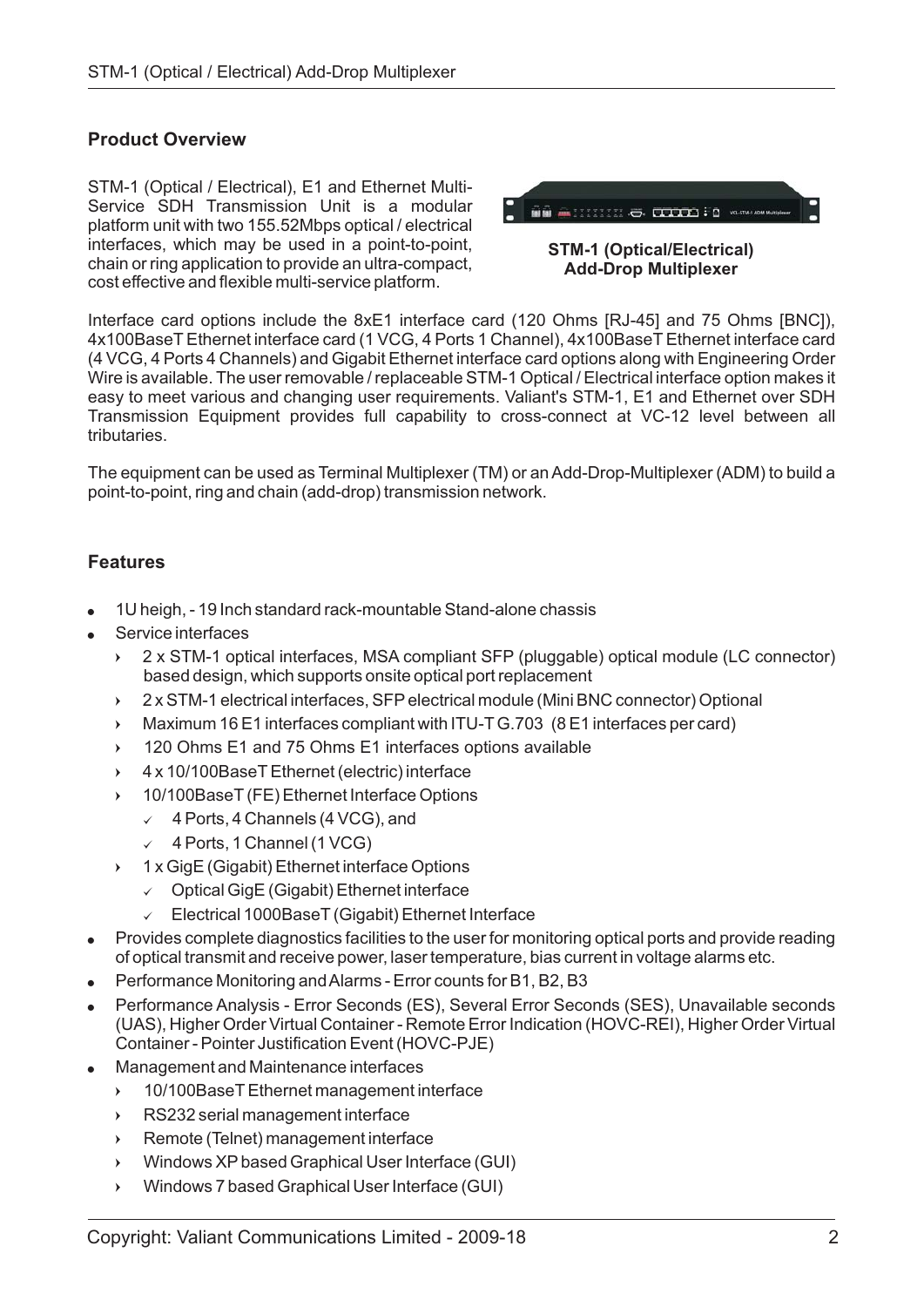# **Features**

- SNMP V2 Monitoring
- Engineering Order Wire (EOW) interface (RJ-11)
- NMS (Network Management System) for monitoring multiple units from a single / central location.
- +<br>+<br>+<br>+ + Timing mode
	- Synchronization with STM-1 line timing  $\mathbf{v}$
	- Synchronization with timing from any of the E1 interfaces (1-16 E1 tributary interfaces)  $\sum_{i=1}^{n}$
	- External timing source option 120 Ohms 2MBps (External Bits Clock)  $\mathbf{v}$
	- $\mathbf{v}$ External timing source - 120 Ohms 2MHz (External TTL Clock) - Factory Configurable
	- Internal Clock ITU-T G.813 internal oscillator (Stratum 3)  $\mathbf{v}$
	- The timing source can be auto-switched according to default or operator programmed settings  $\mathbf{v}$
- -Ethernet Standards Conformity
	- $\sum_{i=1}^{n}$ Generic Framing Procedure GFP-F compliant with ITU-T G.7041
	- $\mathbf{v}$ VCAT compliant with ITU-T G.707 and LCAS compliant with ITU-T G.7042
	- $\blacktriangleright$ Ethernet flow control on WAN port and LAN port.
	- ▶ Large buffer size upto 410,000 bytes
	- $\blacktriangleright$ Maximum Frame length (MTU size):1552 bytes with Gigabit Ethernet Card
	- ▸ Maximum Frame length (MTU size):1536 bytes with 4 port 1 channel (1 VCG) Ethernet Card
- ^ ^ ^ ^ ^ ^ Lthe CVELNNNECASSF ^ SSEE Ir T PCVEL NNNECASSF ^  $\blacktriangleright$ Maximum Frame length (MTU size): 2036 bytes with 4 port 4 channel (4 VCG) Ethernet Card Electrical Gigabit compliant with 802.3ab
	- $\blacktriangleright$ Optical Gigabit compliant with 802.3z
	- $\mathbf{v}$ Auto MID/MID-X for Ethernet Interfaces
	- $\mathbf{r}$ Support 802.1Q based VLAN tagging (4 ports 1 channel (1 VCG) Ethernet Card only)
	- $\mathbf{v}$ Support Port based VLAN tagging (4 ports 1 channel (1 VCG) Ethernet Card only)
	- PerformanceAnalysis
		- $\checkmark$  All Received Packets
		- All Transmitted Packets
		- $\checkmark$  Received Dropped Packets
- Supports 1+1 Line Protection and Automatic Protection Switching (APS) with less than 50ms recovery
- Supports point-to-point, ring and chain topology (4 VCG card only)
- Local management and network-based management via a unified platform
- Supports Remote Power Down Detection andAuto Laser Shutdown
- Supports STM-1 and E1 loop-back for troubleshooting
- . 850nm multi-Mode, 1310nm Single Mode and 1550nm Single Mode optical interface options offered
- Ethernet mapping adopts GFP/VC-12 virtual concatenated technology; according with MSTP criterion
- Provides Ethernet over SDH mapping through standard GFP and VC-12 virtual concatenation (VCAT)
- Ethernet bandwidth can be adjusted by the user between 2MBps ~126 Mbps (VC-12 mapping)
- Supports MACAddress list filtration, learning and updating function
- Easy to operate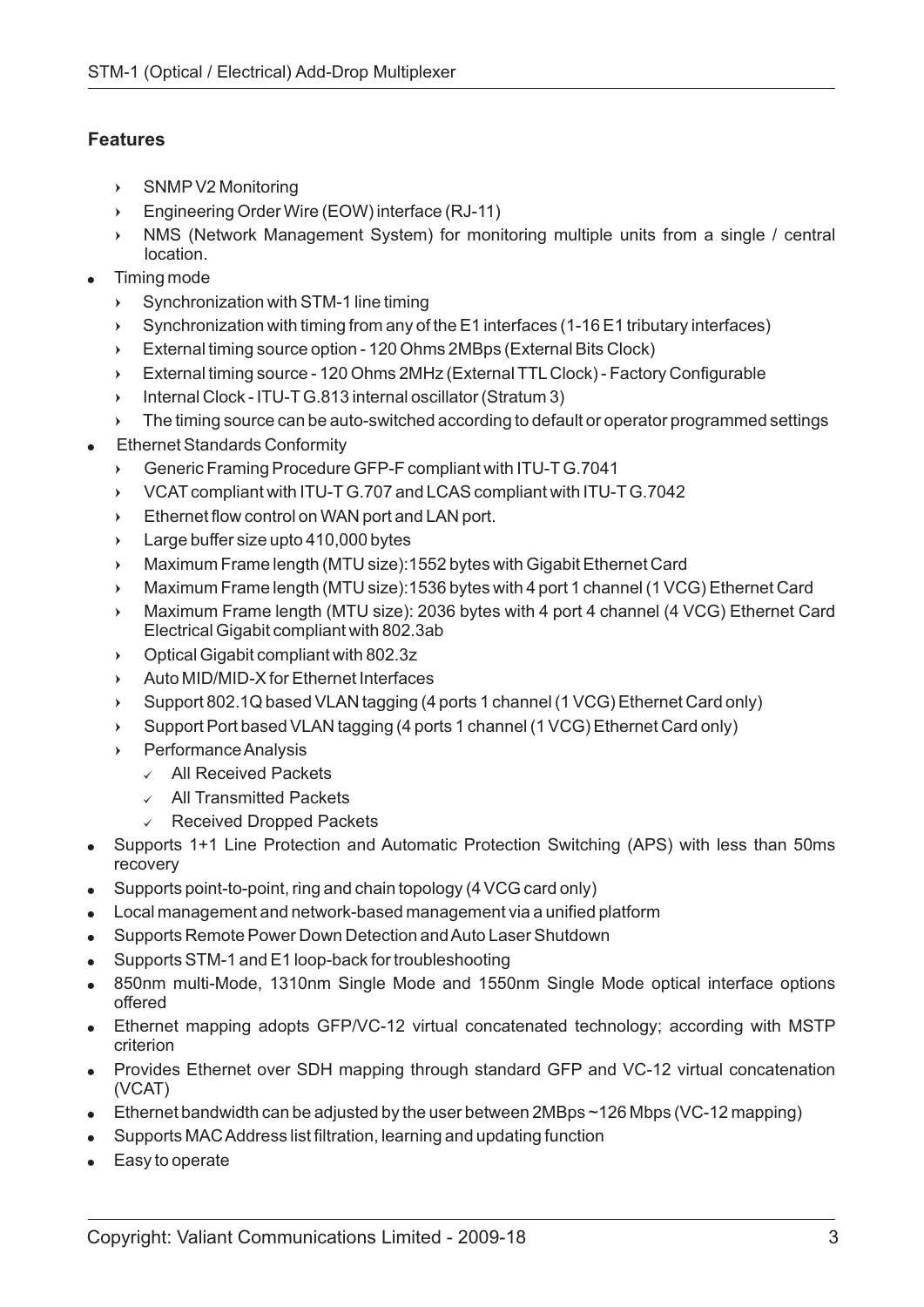# **Features**

- - Redundant power supply card options AC+DC, DC+DC andAC+AC
	- 110VAC 240VAC (50/60 Hz) power options available  $\lambda$
	- -48V DC power option available  $\lambda$
	- -24V DC power option available  $\lambda$
- Power consumption less than 17W. -

# **Alarm and Indicator Monitoring**

- -Power Indicator
- -Current Status (integrity and activity) Indicator
- -UrgentAlarm Indicator
- -MinorAlarm Indicator
- Optical Signal LossAlarm Indicator
- -Remote Device Power-down Indicator
- -Ethernet Card Status Indicator
- -General Alarm Indicator for Ethernet Card (including Link-down of Ethernet Port)
- -Auto Laser Shutdown (ALS) Indicator
- -Engineering Order-Wire (EOW) Indicator
- $\bullet$ Ethernet Link Indicator
- -Ethernet Speed Indicator
- $\bullet$ E1 Card Status Indicator
- $\bullet$ Dry contact via 9-pin, D-type male connector
- -BuzzerAlarm
- -SNMP Diagnostic and Monitoring

# **Network Application**

#### **Point to point network application diagram**



## **Chain network application diagram**



Copyright: Valiant Communications Limited - 2009-18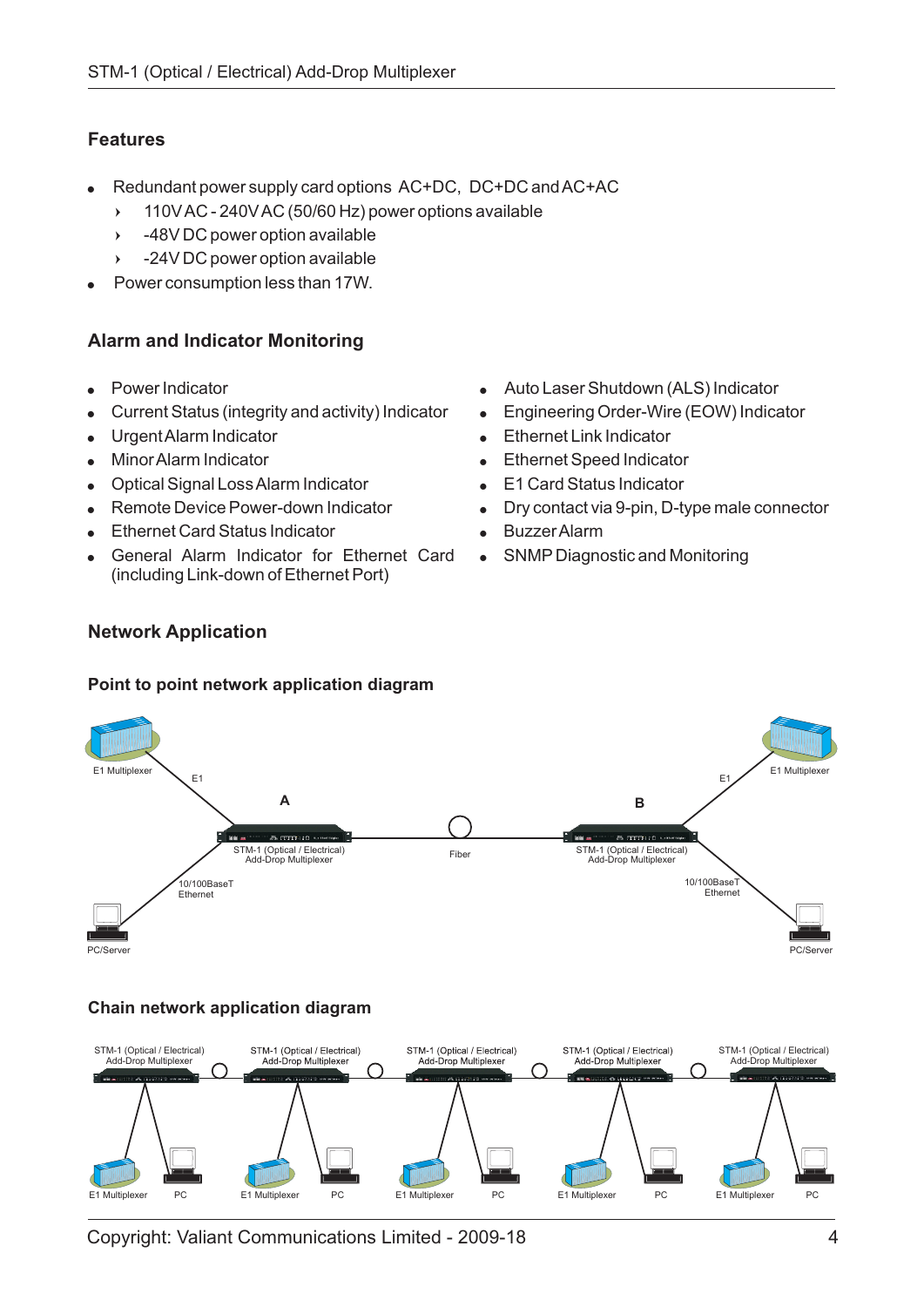#### **Ring network application diagram**

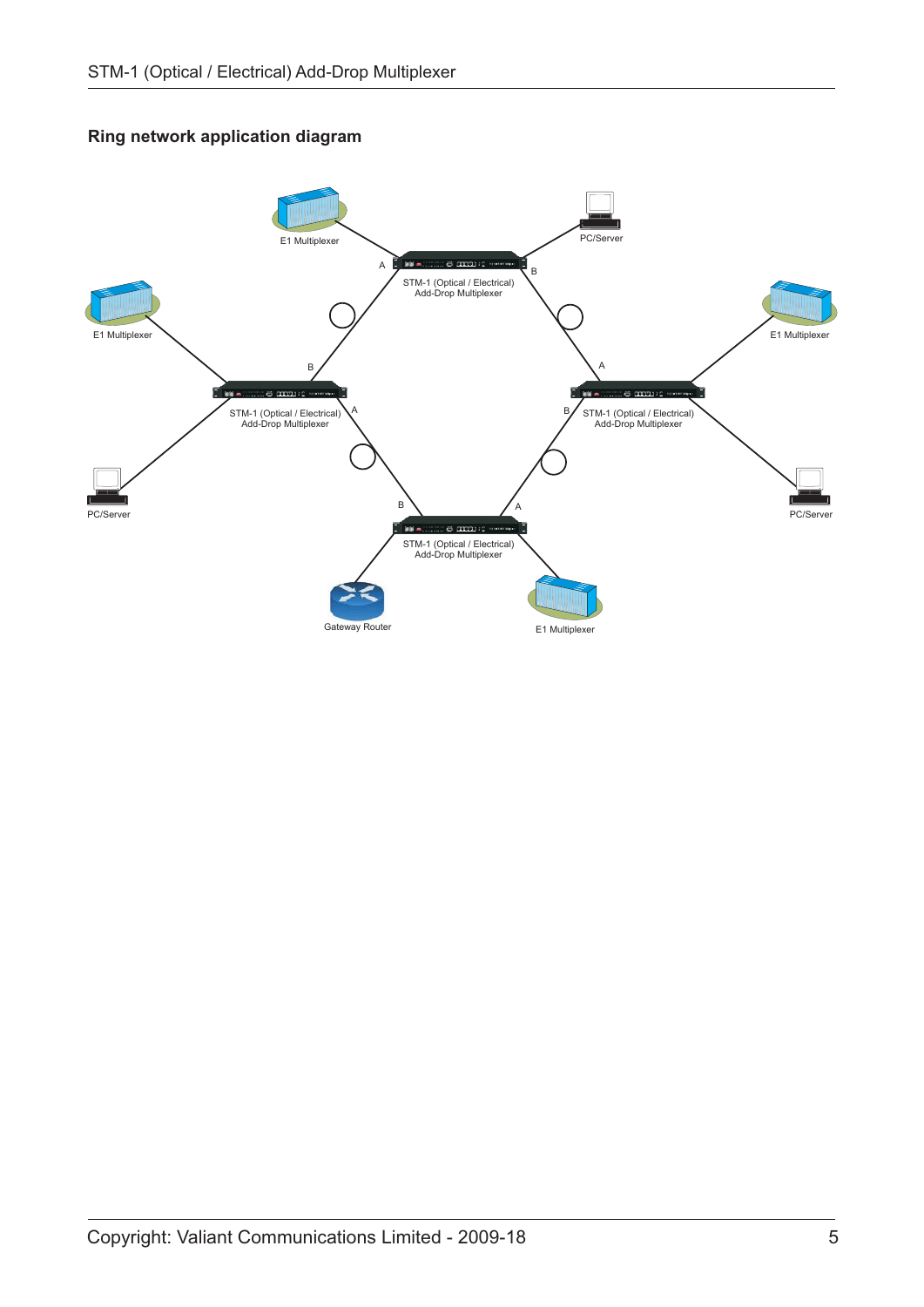# **Technical Specifications**

# **Network Topology and Interfaces**

| Network topology   | Point to point network, Ring and Chain           |  |
|--------------------|--------------------------------------------------|--|
| Service interfaces | STM-1 SDH single optical or double optical ports |  |
|                    | (1+1 protection) supported                       |  |
|                    | - 8/16 E1 Interfaces                             |  |
|                    | - 1 VCG, 4 VCG or GigE Ethernet Interfaces       |  |

# **STM-1 Electrical Interface - Technical Specifications**

| Data Rate                     | 155.52 Mbps                          |
|-------------------------------|--------------------------------------|
| Standard                      | <b>ITU-T G.703 Compliant</b>         |
| Line Code                     | CMI                                  |
| <b>Physical Connector</b>     | Mini BNC                             |
| Automatic 1+1 line protection | Less than 50 ms switching / recovery |

# **STM-1 Optical Interface - Technical Specifications**

| Data Rate                               | 155.52 Mbps                                     |  |
|-----------------------------------------|-------------------------------------------------|--|
| Standard                                | ITU-T G.957 compliant                           |  |
| <b>Bit rate</b>                         | 155.520Mbps                                     |  |
| Coding                                  | <b>NRZ</b>                                      |  |
| Connector                               | LC                                              |  |
| Light source                            | Class 1 Laser                                   |  |
| Wave length                             | 850nm/1310nm/1550nm (optional) - 1310nm Std.    |  |
| Transmit power                          | S 1.1, L 1.1, L 1.2                             |  |
|                                         | $(-11$ dBm to $-2.5$ dBm $-$ as may be ordered) |  |
| Receive sensitivity                     | S 1.1, L 1.1, L 1.2                             |  |
|                                         | (-28 dBm to - 34 dBm - as may be ordered)       |  |
| Automatic 1+1 Line Protection           | Less than 50 ms switching / recovery            |  |
| <b>Automatic Laser Shut Down Option</b> | User selectable options                         |  |
|                                         |                                                 |  |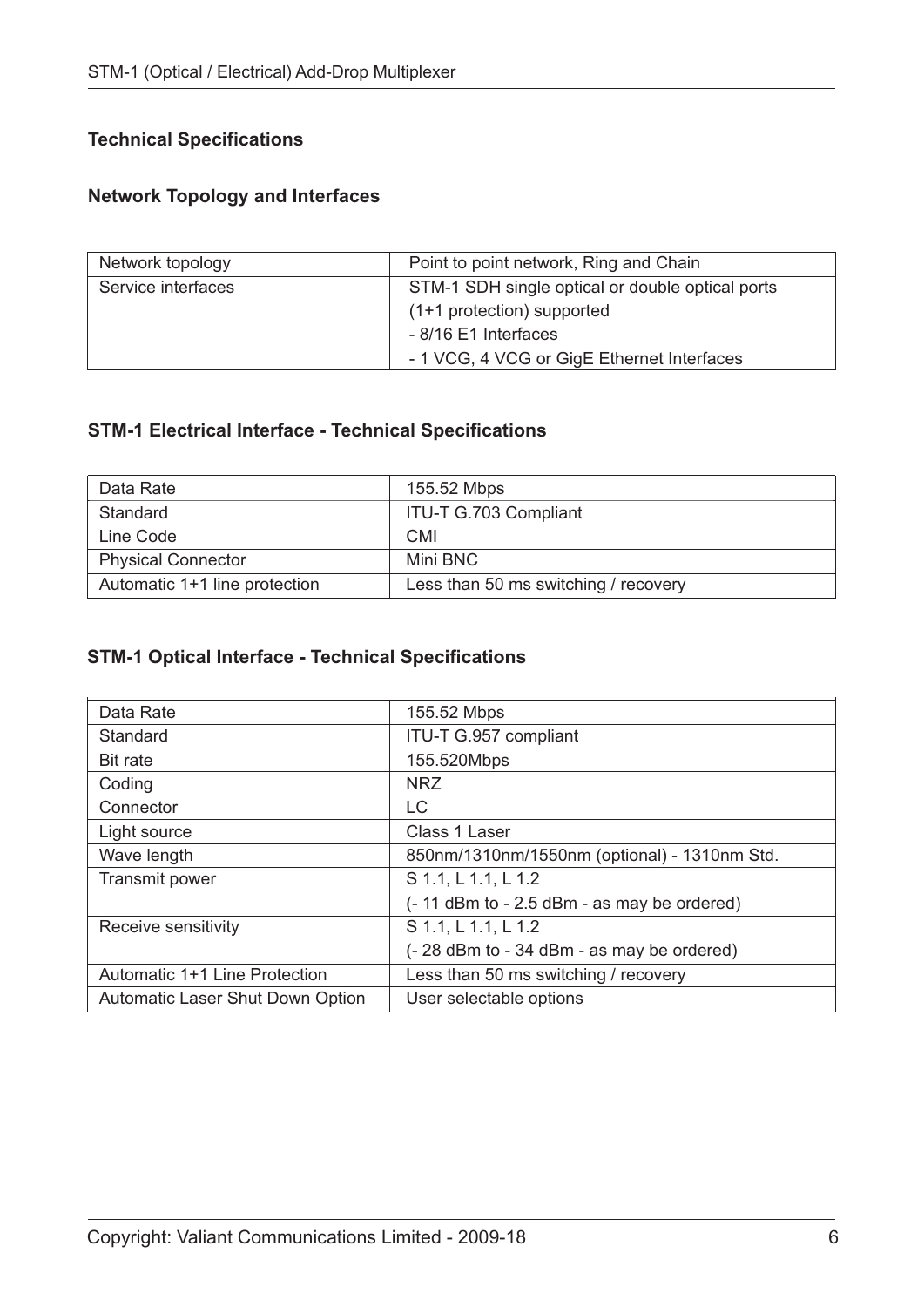# **STM-1 Monitoring and Performance Analysis**

| Performance Monitoring and Alarms | Error counts for B1, B2, B3                                                                                                                                                                                                          |
|-----------------------------------|--------------------------------------------------------------------------------------------------------------------------------------------------------------------------------------------------------------------------------------|
| Performance Analysis              | Error Seconds (ES), Several Error Seconds (SES),<br>Unavailable Seconds (UAS), Higher Order Virtual<br>Container - Remote Error Indication (HOVC-REI),<br>Higher Order Virtual Container - Pointer Justification<br>Event (HOVC-PJE) |

# **Optical Interfaces**

| <b>Type</b>      | Wavelength | <b>Mean</b>   | <b>Receiver</b> | <b>Receiver</b> |           | <b>Connector Configuration</b> |
|------------------|------------|---------------|-----------------|-----------------|-----------|--------------------------------|
|                  | (nm)       | launched      | sensitivity     | overload        |           |                                |
|                  |            | power (dBm)   | (dBm)           | (dBm)           |           |                                |
| Double           | 1310       | $-8 \sim -12$ | $-36$           | $-3$            | LC        | Standard (S1.1)                |
| fibers, Two      | 1310       | $0 \sim -5$   | $-36$           | $-3$            | LC        | Optional (L1.1)                |
| <b>Direction</b> |            |               |                 |                 |           |                                |
| Single           | 1310/1550  | $-8 \sim -14$ | $-30$           | $-3$            | LC        | Optional                       |
| fiber, One       | 1310/1550  | $0 \sim -5$   | $-30$           | $-3$            | <b>LC</b> | Optional                       |
| <b>Direction</b> |            |               |                 |                 |           |                                |

# **1 VCG - Ethernet Interface Specification: 10/100BaseT (Electrical)**

| Number of Interfaces                                 | 4                       |  |
|------------------------------------------------------|-------------------------|--|
| Number of VCG/Channel                                | 1                       |  |
| Interface Types                                      | 10/100BaseT             |  |
| <b>Ethernet Mode</b>                                 | Half/Full               |  |
| MDI/MDI-X Support                                    | Yes                     |  |
| <b>VCAT Compliance</b>                               | <b>ITU-T G.707</b>      |  |
| <b>LCAS Compliance</b>                               | <b>ITU-T G.7042</b>     |  |
| GFP-F                                                | <b>ITU-T G.7041</b>     |  |
| <b>Frame Size</b>                                    | 1536 bytes              |  |
| <b>Transmission Bit Rate</b>                         | 10/100 Mbps             |  |
| Connectors                                           | <b>RJ-45 Electrical</b> |  |
| 802.1Q MAC packet transparent transmission supported |                         |  |
| Ethernet data rate can be adjusted from 2M to 100M   |                         |  |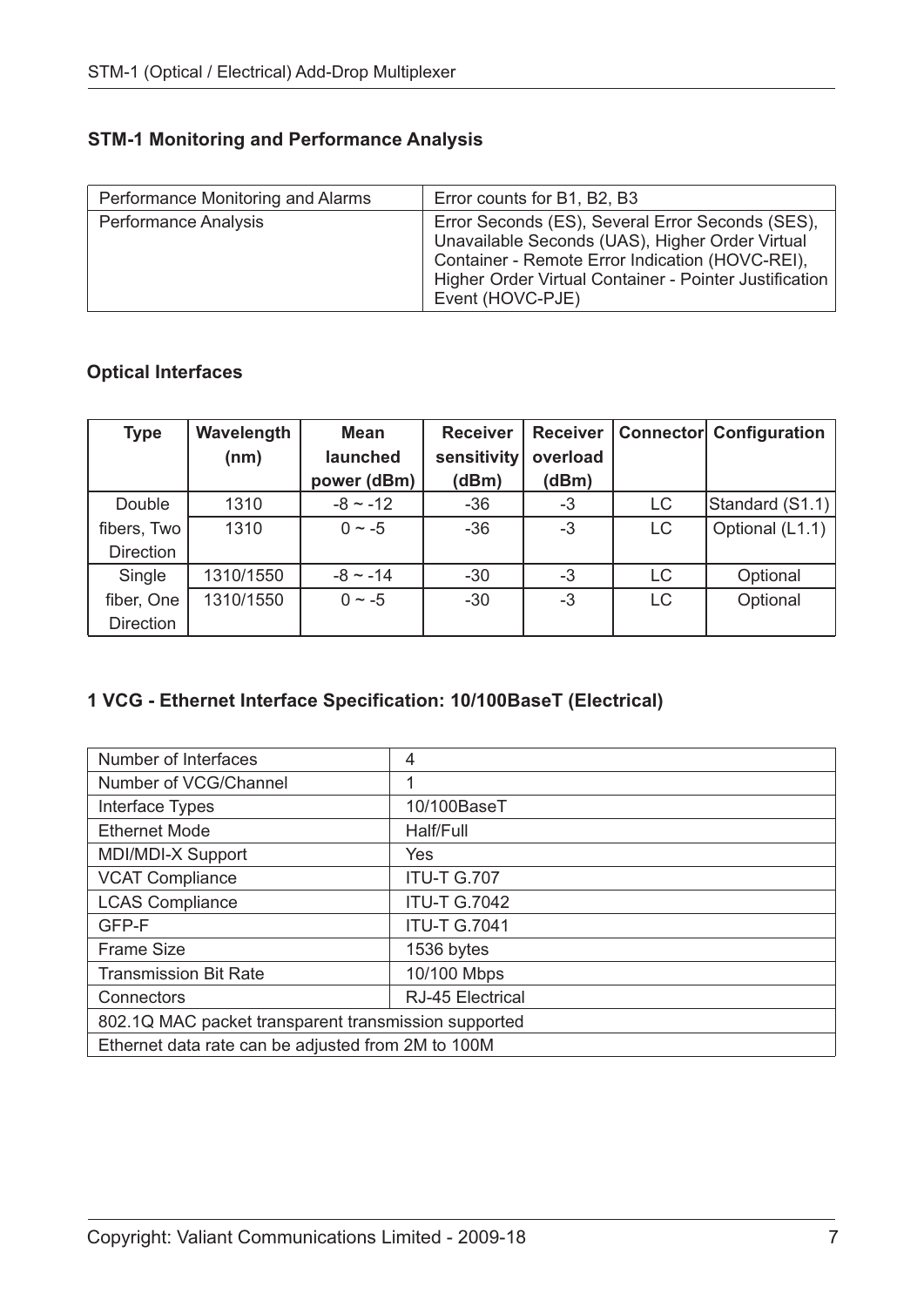# **4 VCG - Ethernet Interface Specification: 10/100BaseT (Electrical)**

| Number of Interfaces                                 | 4                       |  |
|------------------------------------------------------|-------------------------|--|
| Number of VCG/Channels                               | 4                       |  |
| Interface Types                                      | 10/100BaseT             |  |
| <b>Ethernet Mode</b>                                 | Half/Full               |  |
| MDI/MDI-X Support                                    | Yes                     |  |
| <b>VCAT Compliance</b>                               | <b>ITU-T G.707</b>      |  |
| <b>LCAS Compliance</b>                               | <b>ITU-T G.7042</b>     |  |
| GFP-F                                                | <b>ITU-T G.7041</b>     |  |
| <b>Frame Size</b>                                    | 2036 bytes              |  |
| <b>Transmission Bit Rate</b>                         | 10/100 Mbps             |  |
| Connectors                                           | <b>RJ-45 Electrical</b> |  |
| 802.1Q MAC packet transparent transmission supported |                         |  |
| Ethernet data rate can be adjusted from 2M to 126M   |                         |  |

# **GigE - Ethernet Interface Specification**

| Number of Interfaces                                 | 2 Electrical (Comply with IEEE 802.3ab)        |  |
|------------------------------------------------------|------------------------------------------------|--|
|                                                      | 1 Optical - Optional (Comply with IEEE 802.3z) |  |
| Interface Types                                      | 10/100/1000BaseT or 1000Base-FX (LC)           |  |
| MDI/MDI-X Support                                    | Yes (Electrical port)                          |  |
| <b>VCAT Compliance</b>                               | <b>ITU-T G.707</b>                             |  |
| <b>LCAS Compliance</b>                               | <b>ITU-T G.7042</b>                            |  |
| GFP-F                                                | <b>ITU-T G.7041</b>                            |  |
| <b>Frame Size</b>                                    | 1552 bytes                                     |  |
| <b>Transmission Bit Rate</b>                         | 10/100/1000 Mbps                               |  |
| Connectors                                           | RJ-45 Electrical / LC - Optical                |  |
| 802.1Q MAC packet transparent transmission supported |                                                |  |
| Ethernet data rate can be adjusted from 2M to 126M   |                                                |  |

# **Ethernet port (1 VCG/4 VCG/GigE) Performance Analysis**

- All Received Packets
- All Transmitted Packets
- Received Dropped Packets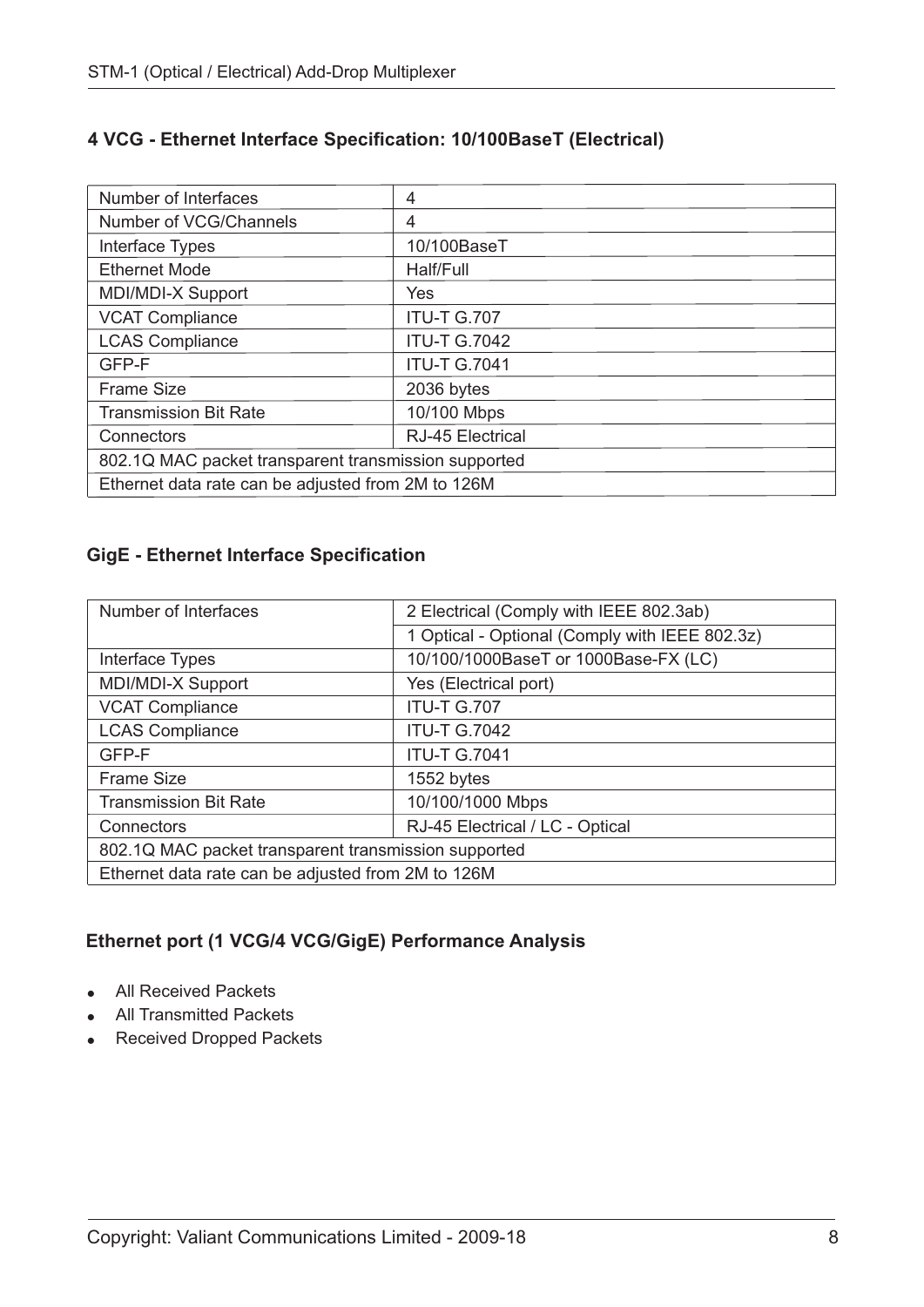#### **E1 Interface Specification - 120 Ohms**

| Number of E1s (Max) per system    | 16 E1 Interfaces            |
|-----------------------------------|-----------------------------|
| Number of E1s per E1 service card | 8 E1 per card               |
| E1 Interface option               | 8 E1 / 16 E1 (Optional)     |
| Line Rate per E1                  | $(2.048$ Mbps $\pm$ 50 bps) |
| Line Code                         | HDB <sub>3</sub>            |
| <b>Framing Structure</b>          | As per ITU (CCITT) G.704    |
| <b>Framing Options</b>            | Un-Framed/PCM 30/PCM 31     |
| Electrical                        | As per ITU-T G.703          |
| <b>Jitter</b>                     | As per ITU-T G.823          |
| Impedance                         | 120 Ohms balanced           |
| <b>Nominal Pulse Width</b>        | 244 <sub>ns</sub>           |
| <b>Pulse Shape</b>                | As per ITU-T G.703          |
| Connector                         | RJ-45 (F)                   |

#### **E1 Interface Specification - 75 Ohms**

| Number of E1s (Max) per system    | 16 E1 Interfaces            |
|-----------------------------------|-----------------------------|
| Number of E1s per E1 service card | 8 E1 per card               |
| E1 Interface option               | 8 E1 / 16 E1 (Optional)     |
| Line Rate per E1                  | $(2.048$ Mbps $\pm$ 50 bps) |
| Line Code                         | HDB <sub>3</sub>            |
| <b>Framing Structure</b>          | As per ITU (CCITT) G.704    |
| <b>Framing Options</b>            | Un-Framed/PCM 30/PCM 31     |
| Electrical                        | As per ITU-T G.703          |
| <b>Jitter</b>                     | As per ITU-T G.823          |
| Impedance                         | 75 Ohms unbalanced          |
| <b>Nominal Pulse Width</b>        | 244 <sub>ns</sub>           |
| <b>Pulse Shape</b>                | As per ITU-T G.703          |
| Connector                         | <b>BNC</b>                  |

# **E1 Port (TU 12) Performance Analysis**

- Error Bits (EB)
- Error Seconds (ES)
- Several Error Seconds (SES),
- Unavailable seconds (UAS)
- Remote Error Indication (REI)
- Code Violation (CV)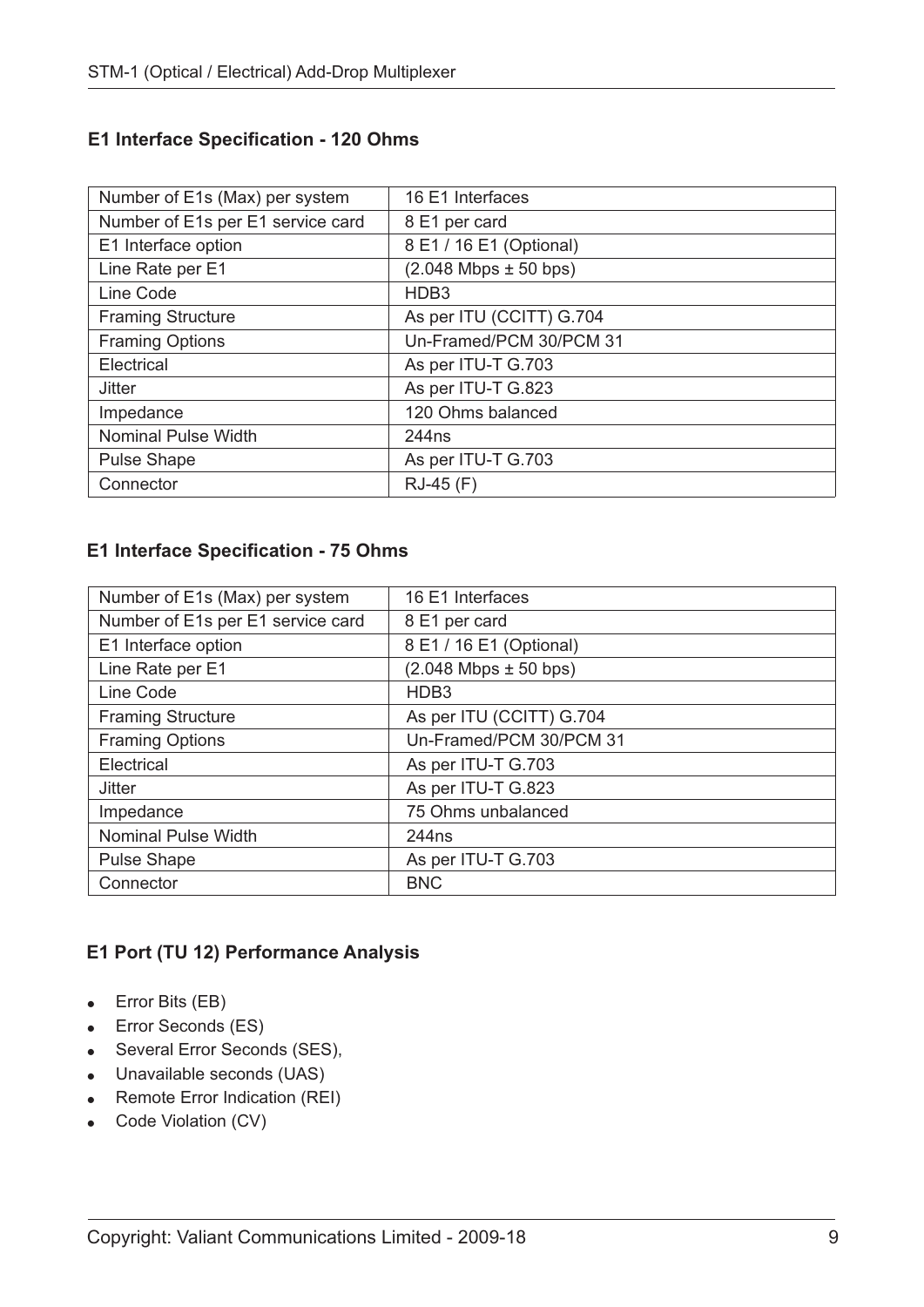# **Clock Synchronization Options**

| <b>Clock Synchronization options</b> | Synchronization with STM-1 line timing                                                      |  |
|--------------------------------------|---------------------------------------------------------------------------------------------|--|
|                                      | Synchronization with timing from any of the E1 interfaces<br>(1-16 E1 tributary interfaces) |  |
|                                      | External timing source option - 120 Ohms 2MBps                                              |  |
|                                      | (External Bits Clock) - Factory Configurable                                                |  |
|                                      | External timing source - 120 Ohms 2MHz                                                      |  |
|                                      | (External TTL Clock) - Factory Configurable                                                 |  |
|                                      | Internal Clock - ITU-T G.813 internal oscillator (Stratum 3)                                |  |
|                                      | The timing source can be auto-switched according to                                         |  |
|                                      | Default or operator programmed settings                                                     |  |

## **Engineering Order Wire (EOW)**

| Engineering Order Wire (EOW)   RJ-11 connector |  |
|------------------------------------------------|--|

#### **NMS**

- Graphical User Interface (GUI) Windows XP / Windows Vista / Windows 7 compatible
- -SNMP V2 based NMS
- Supports In-band Management

## **Power Supply Options**

| DC Mains Input           | -48V DC (range -18V DC to -72V DC)            |
|--------------------------|-----------------------------------------------|
| AC Main Input            | 100V AC to 240V AC, 50 / 60 Hz                |
| <b>Power Protection</b>  | 1+0 (AC, DC), 1+1 (AC+AC, AC+DC, DC+DC)       |
| <b>Power Consumption</b> | $<$ 17 Watts                                  |
| Input Connector          | 3 PIN Socket for AC                           |
|                          | 3 PIN Connector for DC                        |
| Redundancy               | Supports AC/DC (Hot Swappable - Power Supply) |

## **Operating Conditions**

| Ambient temperature | -10 $^{\circ}$ C ~ +60 $^{\circ}$ C |
|---------------------|-------------------------------------|
| Relative humidity   | <90% (Non condensing)               |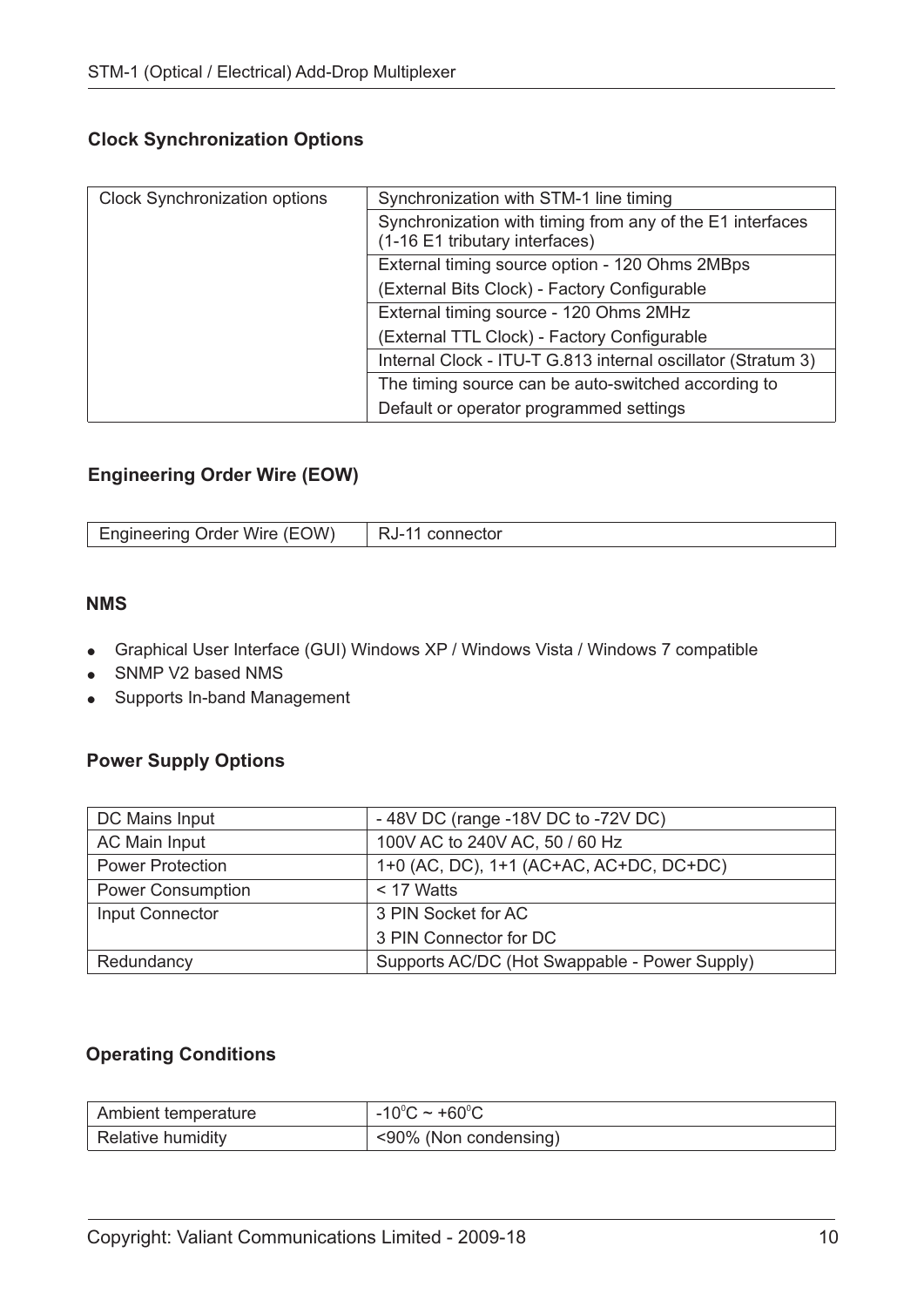# **Mechanical Specifications**

| Rack Mounting | Standard 19 Inch. DIN Rack |
|---------------|----------------------------|
| Height        | 44 mm.                     |
| Depth         | 256 mm.                    |
| Width         | 440 mm.                    |
| Weight        | 3.75 kg                    |

# **Ordering Information**

| <b>S. No.</b> | <b>Part</b>   | <b>Description</b>                                                                                                                                                                                                                                                                                                          | <b>Remarks</b>                             |
|---------------|---------------|-----------------------------------------------------------------------------------------------------------------------------------------------------------------------------------------------------------------------------------------------------------------------------------------------------------------------------|--------------------------------------------|
|               | VCL-STM-1-ADM | <b>VCL-STM-1 ADM Multiplexer</b><br>STM-1 (1+1) SDH Add-Drop Multiplexer<br>19-inch 1U High Rack Mount version<br>Supports:<br>- 2 x STM-1 Ports (1+1) [SFP based - without SFPs]<br>- 1 x System Core Cables, Installation accessories,<br>Documentation, System User Manual/ Disk etc (Set)<br>- OAM: EOW, SNMP, EMS, NMS | <b>CORE UNIT</b><br>without E1<br>And PSUs |

# **E1 Options**

| <b>S. No.</b> | <b>Part</b> | <b>Description</b>                                            | <b>Remarks</b> |
|---------------|-------------|---------------------------------------------------------------|----------------|
|               | 08E1-120    | 1 x VCL-EMOD 0167, 08E1-120,<br>8E1 Card [120 Ohms DB37 (M)]  |                |
| $\mathcal{P}$ | 08E1-075    | 1 x VCL-EMOD 0166, 08E1-075,<br>8E1 Card [120 Ohms DB37 (M)]  | Any one        |
| 3             | 16E1-120    | 2 x VCL-EMOD 0167, 08E1-120,<br>16E1 Card [120 Ohms DB37 (M)] | option         |
|               | 16E1-075    | 2 x VCL-EMOD 0166, 08E1-075,<br>16E1 Card [120 Ohms DB37 (M)] |                |

# **Ethernet Options**

| <b>S. No.</b> | <b>Part</b> | <b>Description</b>                                                                                                                                                  | <b>Remarks</b> |
|---------------|-------------|---------------------------------------------------------------------------------------------------------------------------------------------------------------------|----------------|
|               | 0169E       | 4 x Ethernet Port<br>[100Mbps, Electrical RJ45 (F), 1VCG (1 Channel) + VLAN]                                                                                        |                |
| $\mathcal{P}$ | 0212E       | 4 x Ethernet Port<br>[100Mbps, Electrical RJ45 (F), 4VCG (4 Channel)]                                                                                               | Any one        |
| 3             | 0264E       | 4 x Ethernet Port<br>[100Mbps, Electrical RJ45 (F), 4VCG (4 Channel) +VLAN]                                                                                         | option         |
| 4             | 0223OE      | Gigabit Ethernet Port (4VCG, 4 Channel, 100M bandwidth)<br>- 2 x Electrical Ethernet Port [RJ45 (F)]<br>OR<br>- 1 x Optical Ethernet Port [SFP based - without SFP] |                |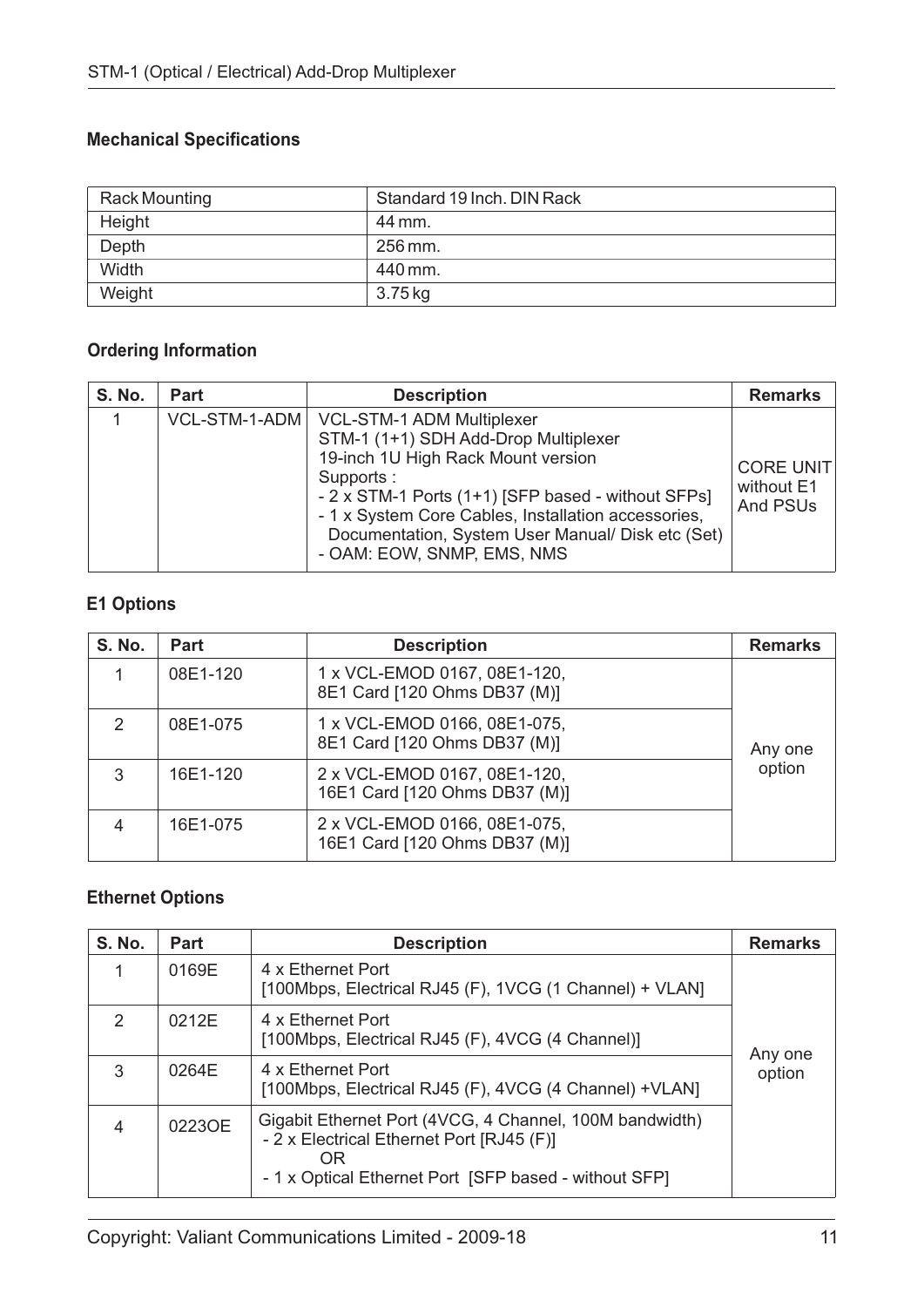# **Power Supply Options**

| S. No.        | <b>Part</b>   | <b>Description</b>                                                      | <b>Remarks</b>    |
|---------------|---------------|-------------------------------------------------------------------------|-------------------|
|               | AC220         | 1 x 100-240V AC Power Supply Input                                      |                   |
| $\mathcal{P}$ | <b>DC048</b>  | 1 x (-) 48V DC Power Supply Input                                       |                   |
| 3             | <b>ACDC</b>   | 1 x 100-240V AC Power Supply Input<br>1 x (-) 48V DC Power Supply Input | Any one<br>option |
| 4             | <b>AC220R</b> | 2 x 100-240V AC Power Supply Input [Redundant]                          |                   |
| 5             | <b>DC048R</b> | 2 x (-) 48V DC Power Supply Input [Redundant]                           |                   |

### **STM-1 SFP Options**

| <b>S. No.</b> | Part          | <b>Description</b>                                                                                                                  | <b>Remarks</b>             |
|---------------|---------------|-------------------------------------------------------------------------------------------------------------------------------------|----------------------------|
|               | VCL-EMOD 0193 | 155Mbps SFP Transceiver, SDH/STM-1, SONET/OC-3,<br>Fast Ethernet, S-1.1, Duplex LC, 1310nm, 15Km, SMF                               |                            |
| $\mathcal{P}$ | VCL-EMOD 0194 | 155Mbps SFP Transceiver, SDH/STM-1, SONET/OC-3,<br>Fast Ethernet, L-1.1, Duplex LC, 1310nm, 40Km, SMF                               |                            |
| 3             | VCL-EMOD 0217 | 155Mbps SFP Transceiver, SDH/STM-1, SONET/OC-3,<br>Fast Ethernet, L-1.2, Duplex LC, 1550nm, 80Km, SMF                               | Maximum<br>2 SFPs          |
| 4             | VCL-EMOD 0156 | 155Mbps SFP Transceiver, SDH/STM-1, SONET/OC-3,<br>LR-2/LR-3, Fast Ethernet, L-1.2, Duplex LC, 1550nm,<br>120Km, SMF                | Per<br>CORE<br><b>UNIT</b> |
| 5             | VCL-EMOD 0243 | 155Mbps SFP Transceiver, SDH/STM-1, SONET/OC-3,<br>L-1.2, Duplex LC, 1550nm, 150Km, SMF                                             |                            |
| 6             | VCL-EMOD 0195 | 155Mbps SFP Copper Transceiver, STM-1e (ES1)<br>[Electrical], $75\Omega$ DIN 1.0/2.3 female coaxial, MSA,<br>Grounds Isolated, RoHS |                            |

# **Gigabit SFP Options**

| <b>S. No.</b> | Part          | <b>Description</b>                                              | <b>Remarks</b>          |
|---------------|---------------|-----------------------------------------------------------------|-------------------------|
|               | VCL-EMOD 0231 | 1.25Gbps SFP Transceiver<br>Duplex LC, 1310nm, 15Km, SMF, +3.3V | Maximum                 |
|               | VCL-EMOD 0255 | 1.25Gbps SFP Transceiver<br>Duplex LC, 1310nm, 40Km, SMF, +3.3V | 1 SFP<br>per<br>Optical |
|               | VCL-EMOD 0256 | 1.25Gbps SFP Transceiver<br>Duplex LC, 1550nm, 80Km, SMF, +3.3V | Ethernet<br>Card        |